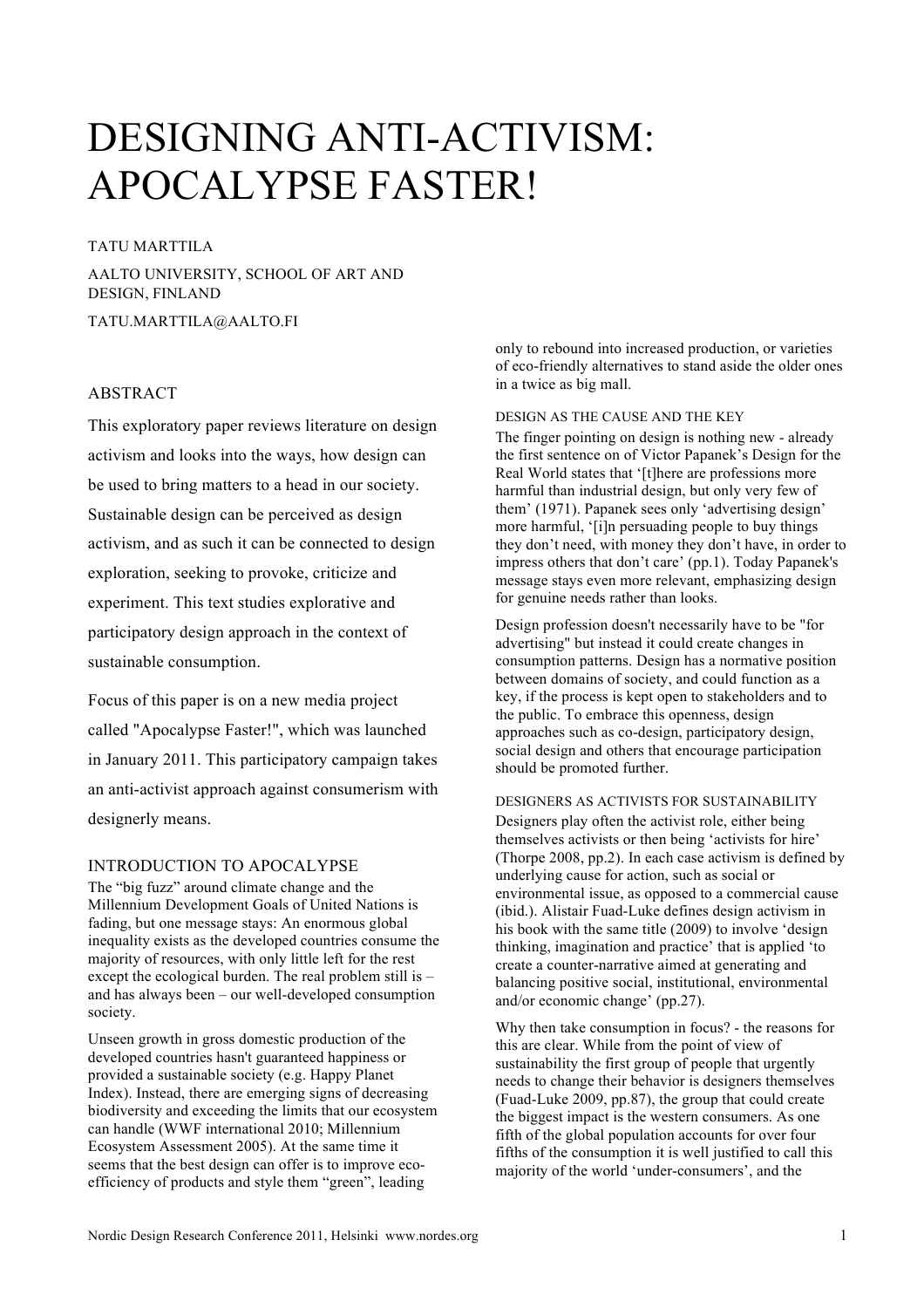remaining 'over-consumers' (Fuad-Luke 2009). Against the background shown in the first section, and with common sense, it is sensible and justified to focus on the over-consumers, the 20% of global population 'whose total mass and flow of consumption is causing most of the problems' (pp.86).

#### DESIGN EXPLORATION AND ARTIFACTS

Design process materializes in 'designerly ways' that 'thinify' ideas 'into dynamic artifacts, whether or not these turn out to be products, services, or spaces' (Fallman 2008, pp.18). According to Donald Schön's famous definition, design focuses not merely knowledge in action, but 'reflection-in-action' (Schön 1983), where existing knowledge is iteratively reflected to new problem contexts. Daniel Fallman has suggested a framework to interaction design that could help to identify different design activities. Fallman's model is a simple triangle, peaking in 'design practice', 'design studies' and 'design exploration' (2008; see Fig. 1). In the triangle design practice can many times be understood as commercial design activity, whereas design studies can be seen as academic activity that is distancing rather than involving (ibid.). Design exploration, on the other hand, seeks to ask *what if?* and it's ultimately guided by visions and ideals (ibid.).

As design activity, design activism seems often to fit into the category of 'design exploration' (Fuad-Luke 2009). Design exploration is ultimately guided by visions and ideals and is creating an interface towards society at large (Fallman 2008). It often seeks to provoke, criticize, and experiment, to reveal alternatives, to transcend accepted paradigms, and to bring matters to a head (ibid.), and the artifacts created by it or in it are often societal in character (ibid.).

Designers should not promote sustainability only by good design, but also indirectly by influencing behaviors with design. Therefore the strategy has to be twofold and intertwined (Fuad-Luke 2009), emphasizing both the process and the artifacts. One fitting approach to critically comment the consumer society to this mass is to take a participatory antiactivist's stance.



Figure 1. Framework to understand design activities (Fallman 2008)

#### APOCALYPSE LATER – OR SOONER?

Apocalypse Faster! is a collaborative design project that calls designers and public audience to ridicule consumer culture and the exhaustion of resources. It is based on concern about sustainability, is targeting consumers in the industrialized contexts, and has an anti-design approach that supports provoking and critical design explorations. The participatory approach taken in the project relies on the assumption that in the context of sustainability the design explorations should be made more open to public participation, to better enable societal discourse around the topics at hand.



Figure 2. Logo and concept development (authors 2010)

The project is based on the work of five post-graduates from the field of design – Liao Tjhien, Karthikeya Acharya, Anders Emilson, Anna Seravalli and the author – initiated in Nordes Summer School in August 2010, in Pukeberg, Sweden. It is grounded on a shared interest of sustainability, but also on a critical approach that is being more concerned with the existing consumerist mentality. It started as a serious attempt to question over-consumption with a concept called "Apocalypse Later", but evolved quickly into more effective attempt, hopefully better able to stand out from the passive status-quo that exists in consumption and design (see Fig. 2).

The project as well as this paper leaves outside it's scope corporate design activism, and also social innovation, where actual design solutions are scaled up from some niche market. Instead of the bottom the following case example focuses on the peak of the pyramid, and communicates with artifacts that try to provoke the western over-consumer.

#### DESIGN AS ACTIVISM

Design activism has a long history, which is not possible to go through in detail here. However, some clear examples can be found from the design discussions in the 1960's, when new radical thinking emerged and strongly influenced design field, reacting against the ideas of the Modernist movement. Radical design movement was particularly concerned to show up the growing alliance between design and consumption (Sparke 1990), and it took anticonsumerist position (Fuad-Luke 2009) involving also the he so-called 'anti-' or 'counter-design' that grew up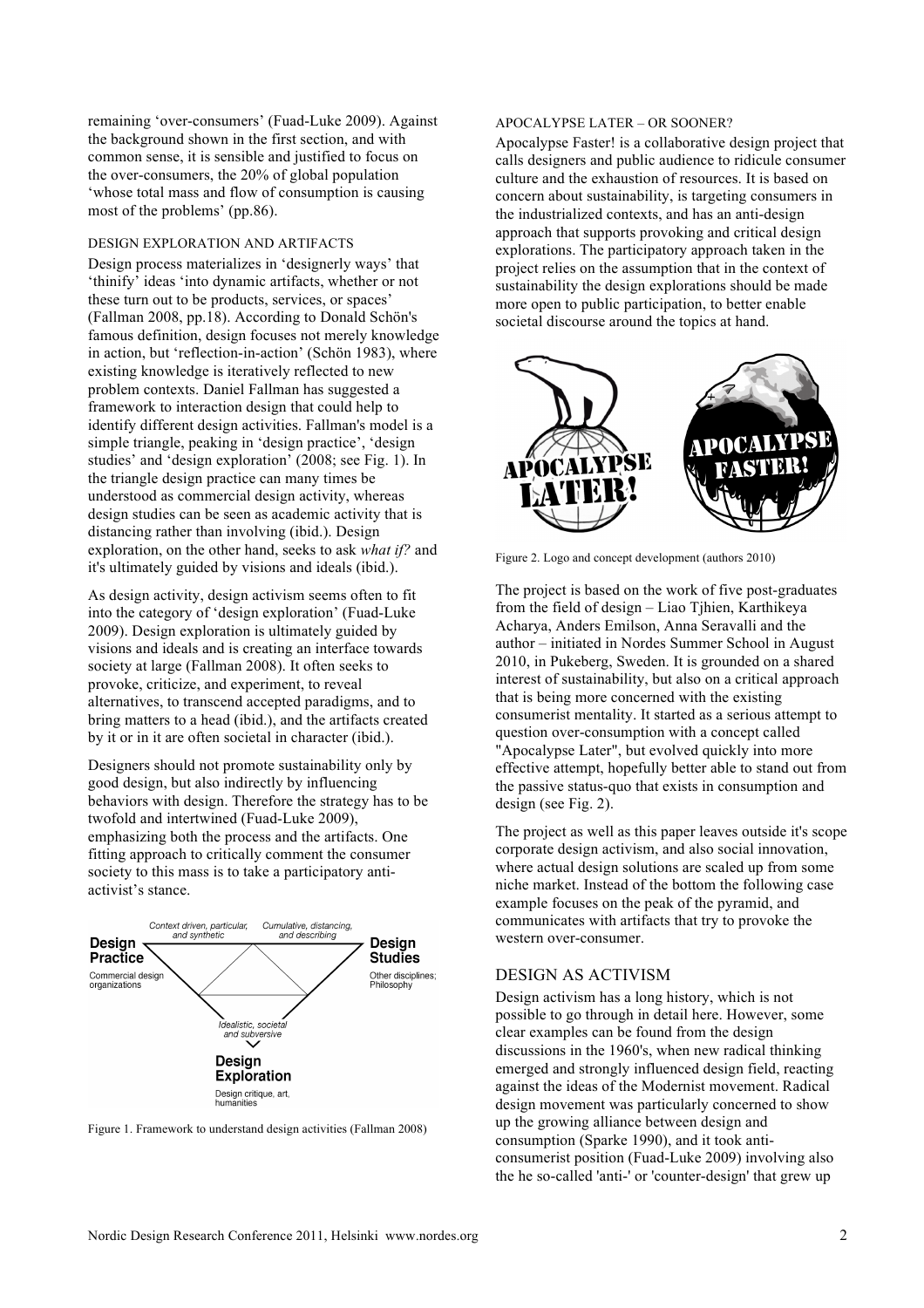as part of the general crisis of the late sixties (Sparke 1990).

The radical movement as a whole introduced some revolutionary design approaches, including design with 'holistic vision of the environment' rather than with isolated item-specific approach (Sparke 1990, pp.200), entailing approach taken in future frameworks for sustainable design, universal design, inclusive design, but also for user-centred design, co-design and system design (Fuad-Luke 2009). During the 70's these topics staid in discussion among designers, and eventually left a lasting mark in design.

## MORE RECENT APPROACHES

More recently several participatory design movements have been reshaping design's role in societal activities, one among them being 'slow design' (Fuad-Luke 2009). Slow design is raising from the grassroots and critically commenting the contemporary lifestyle, and it requires 'stepping outside the existing mental construct' to create 'fresh awareness' (pp.157). Similarly fresh counternarrative approach resisting existing paradigms can be seen in modern critical design or anti-design. Critical design, popularized by Anthony Dunne and Fiona Raby through their firm, Dunne & Raby, takes a critical theory based approach to design and uses designed artifacts as critique or commentary on consumer culture. Anti-design and its famous case examples such as Adbusters have a similar approach.

Social movements such as slow design or modern antidesign are 'an accumulation' of several different actors taking different actions, but 'held together by shared beliefs' (Thorpe 2008, pp.5) and as bottom-up approaches they are evolving social capital. Radical design activism approach is still here in the form of design criticism, social innovation and participatory design, and designers are skilled to facilitate these processes.

#### TYPOLOGY OF ACTION AND THE ARTIFACTS OF DESIGN ACTIVISM

Slow design movement involves "anti-activists" that are a diverse coalition of groups protesting against – generally – consumer society and its phenomenas (Fuad-Luke 2009, pp.6). Such groups are for example many movements and initiatives (e.g. Reclaim the streets, Buy nothing day, Meatfree monday) or NGO's and organizations (e.g. Adbusters), and their message is for example anti-consumerist or anti-globalist (pp.157). The common nominator to these is the focus in industrialized contexts and consumer society. These examples strive to shake existing thought-patterns, disturb or provoke society and behavior within it.

Ann Thorpe refers in her conference paper (2008) to seven typologies for design activism (see Table 1) and founds that many these revolve around artifacts (ibid.). Examples of design activism artifacts are 'service artifacts' providing humanitarian aid, 'demonstration artifacts' focusing to demonstrate positive alternative

solutions, and 'protest artifacts' that may be provoking, confrontational or even offensive, but offer critique against the status quo (ibid.).

| Table 1. An initial shape of typology of action for design |  |
|------------------------------------------------------------|--|
| activism. (based on Thorpe 2008)                           |  |

| Action:                 | of total: | <b>Explanation:</b>                                                                |
|-------------------------|-----------|------------------------------------------------------------------------------------|
| Demonstration           | 28 %      | Demonstrating positive/<br>superior alternatives                                   |
| Info/<br>communication  | $27\%$    | Making information<br>visual/tactile, creating<br>symbols, physical links,<br>etc. |
| Conventional<br>actions | $13\%$    | Proposing legislation,<br>conducting research, etc.                                |
| Competitions            | $10\%$    |                                                                                    |
| Service artefacts       | $10\%$    | Humanitarian aid                                                                   |
| Events                  | $9\%$     | Conferences, talks,<br>installations or<br>exhibitions                             |
| Protest artefacts       | $3\%$     | Confrontational, even<br>offensive, reflection on<br>status quo                    |

According to Thorpe's material it seems that similarly as design in general, design activism is about mostly about artifacts and communication, as 41% of the cases orientate around artifacts and 27% around information/communication" (2008). This, similarly as the approach to design as a normative practice, suggests that most natural area for design activism revolves around communication and artifacts that embody societal meanings.

In consumer culture, products seem to substitute also self-identity and social life. Modern media and consumer culture – but also "consumer design" – encourages people into supine 'interpassivity' (Zizek 2002), and this fetishism towards things has to be questioned by 'radicalizing' the relationship between persons and things (ibid.). By attaching more fantasy to the artifact, designer can introduce another symbolic level to the artifact to induce attached messages.

Anti-activist approach seems to often create protest artifacts that question existing paradigms. Anti-activists act with communication by information. But provoking design can also be extended easily to material and tactile world of design as well. Provoking design in its tactile form can be found for example from Huggable Atomic Mushroom chair by Anthony Dunne, Fiona Raby and Michael Anastassiades, that was exhibited in Freak Show –exhibition (Bördner and Lovell 2010) in Gallery Helmrinderknecht, in Berlin (see Fig. 3). The work emphasizes the ignorance related to existing nuclear armament, and shows a perfect example of a design artifact protesting against a certain paradigm.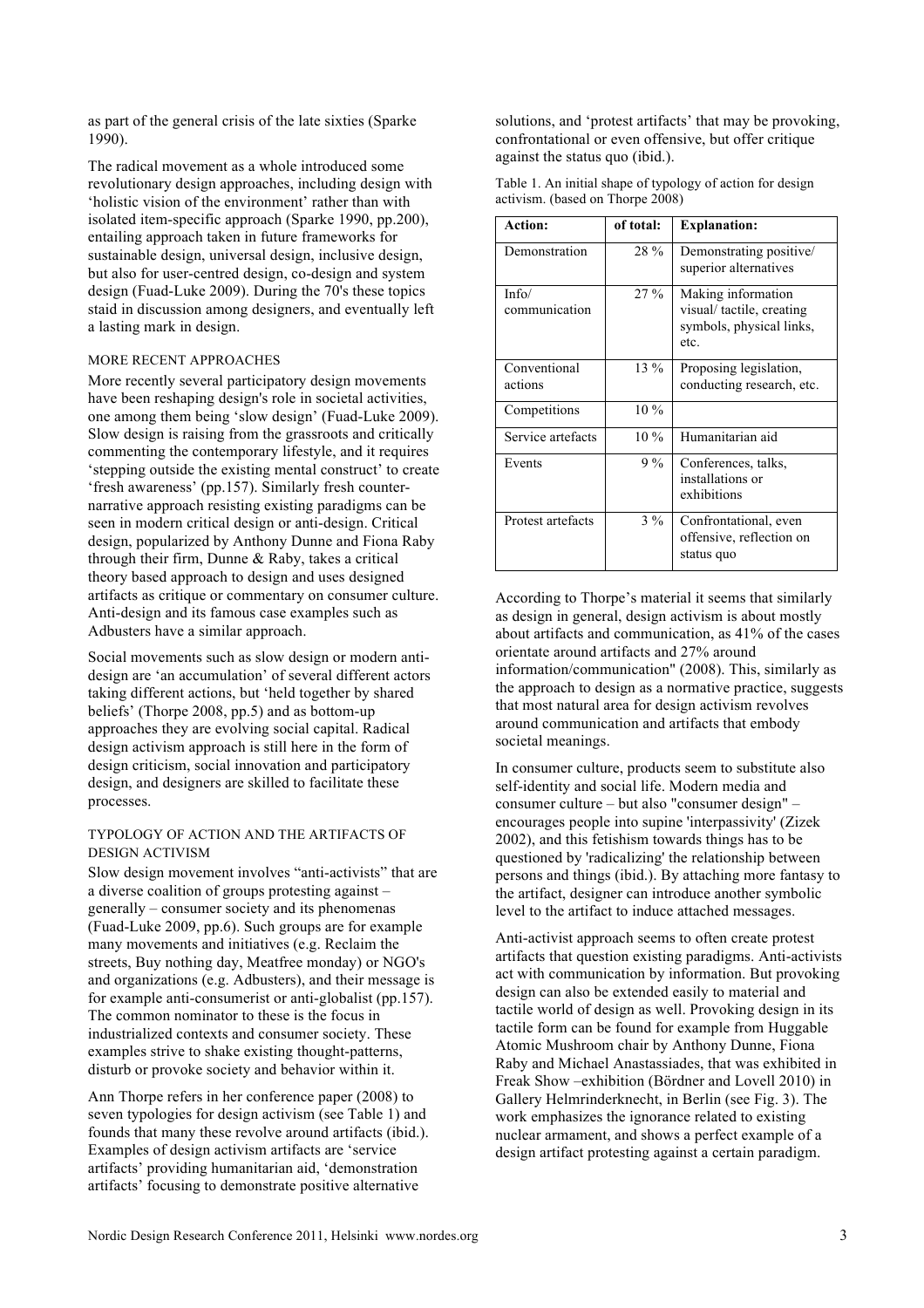

Figure 3. Huggable Atomic Mushroom / White mohair chair (Dunne, Raby and Anastassiades 2010)

# CASE: APOCALYPSE FASTER!

The idea for Apocalypse Faster! was originally presented with an intentionally confusing message: The concept presentation started as a traditional campaign for sustainability, but then transformed into antistatement towards consumerism (see Fig. 2) Feedback regarding the anti-approach was encouraging. It seemed that the project's anti-activist stance managed to induce critical thinking in the audience, but also humor it.

The project was then realized by the author: Three sketched design concepts were elaborated into graphical representations and simple mock up site was designed. In January 2011 "www.apocalypse-faster.net" beta website was launched. Apocalypse Faster! resulted in a new media campaign with a humorous portfolio of design concepts that are "promoting a faster apocalypse", and a forum for discussion. Its website offers a medium to download campaign media, browse and share critical content, and discuss and comment. Participating community can also suggest and upload new concepts.

## DEVELOPING SOCIAL CAPITAL BY TAKING A POSITION AGAINST

Interesting design approaches can be induced by design research carried out by 'practicing designers within an intellectual context' (Dunne 2006, pp.4), and activism many times is motivated by personal needs, desires, goals, or by a 'sense of altruism or morality', aimed for the greater societal good (Fuad-Luke 2009, pp.18). In most cases design activism results from a collective process and therefore represents collective action (Thorpe 2008). It is developing collectivized social capital as it tries to modify existing paradigms of meaning, values and purpose (Fuad-Luke 2009).

Examples of design activism often accept pluralism of values and interests, and are not targeted towards "universal rational", but towards some regulative ideas emphasizing certain practices. Design activism is promoting a form of 'normative rational' that aims to

open and 'deliberative' democracy (Mouffe 2000) without necessarily seeking a consensus. Apocalypse Faster! is an example of such activist project designed for a certain purpose - to criticize the fetishist approach to products and owning.

#### CAMPAIGN CREATING COUNTER-NARRATION

The campaign tries to induce critical thinking in the audience by creating counter-narration with anti-design, and it calls for participation in the forms of communication and sharing of media. On the website audience can browse and discuss anti-design concepts. They can also download campaign material such as stickers and posters, and share and propose concepts (see Fig. 4).

Emphasis is put on re-interpreting the 'interpassive' status-quo of standard life (Zizek 2002), and on symbolic reduplication that is playing with design and semiotics. Problems of consumption and inequality are reframed into humoristic fake design concepts (see Fig. 5) that try to provoke audience but also to amuse and ridicule, to encourage participation. In the long run the community can expand the concept portfolio further and add other media content.

# DISCUSSION: DESIGN IS ACTIVISM

Design activism in its several forms is not focused to any single domain of design (Thorpe 2008). Instead it should be extended to all designers and areas of design. Design activism requires new ways to communicate with 'imaginative use of design [...] to penetrate beyond the 'white noise'' (Fuad-Luke 2009, pp.88). It requires participatory design exploration with critical approach, in which new ideas can be created through transcendence from the tradition, arising from existing solutions when different groups, practices and knowledge meet (Fallman 2008). But most importantly, it should promote open cultural and social dialogue, and support the emergence of the 'deliberative democracy' raising from the grassroots and open to several views (Mouffe 2000).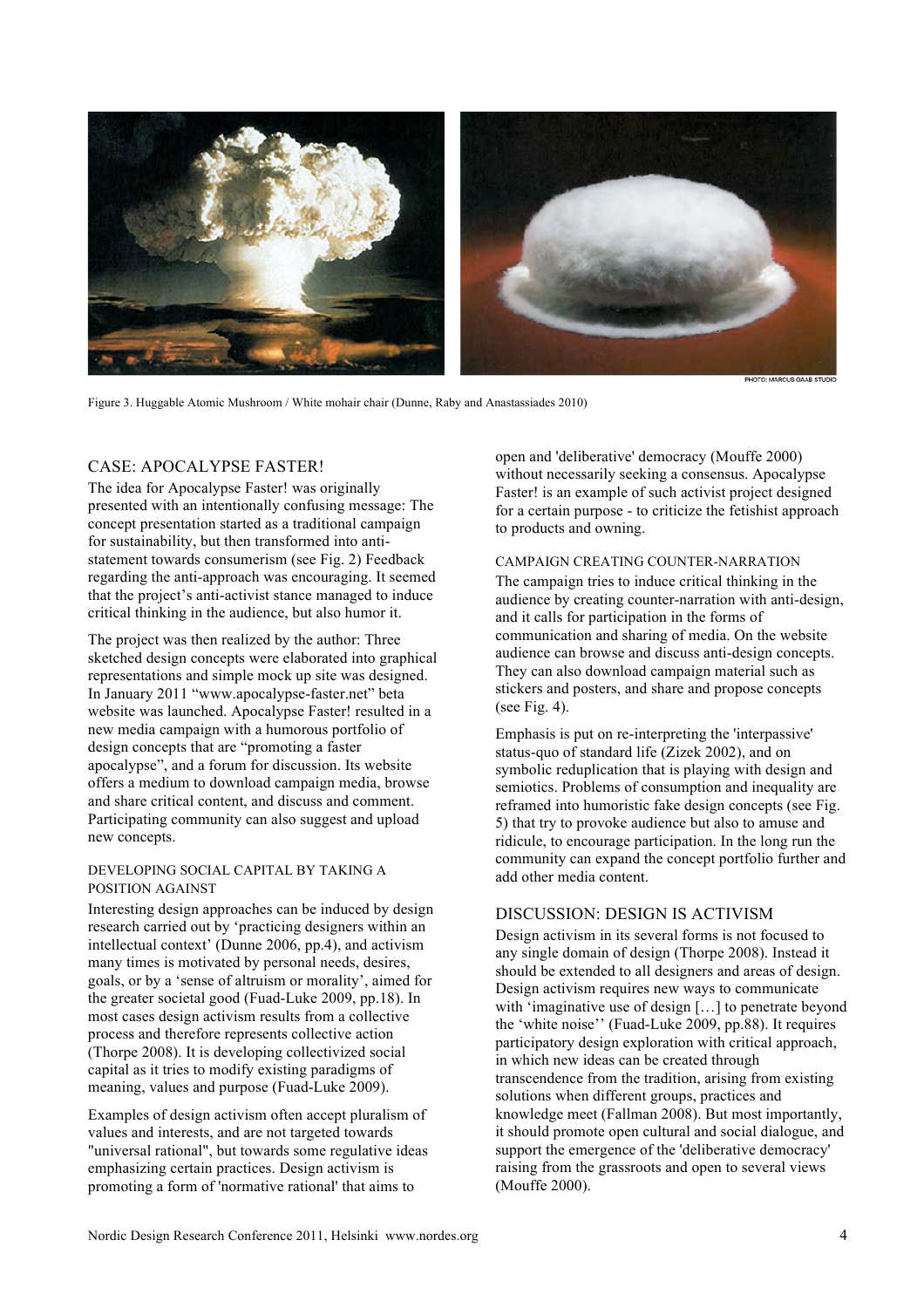

Figure 4. Campaign website – www.apocalypse-faster.net



Figure 5. Examples of fake design concepts